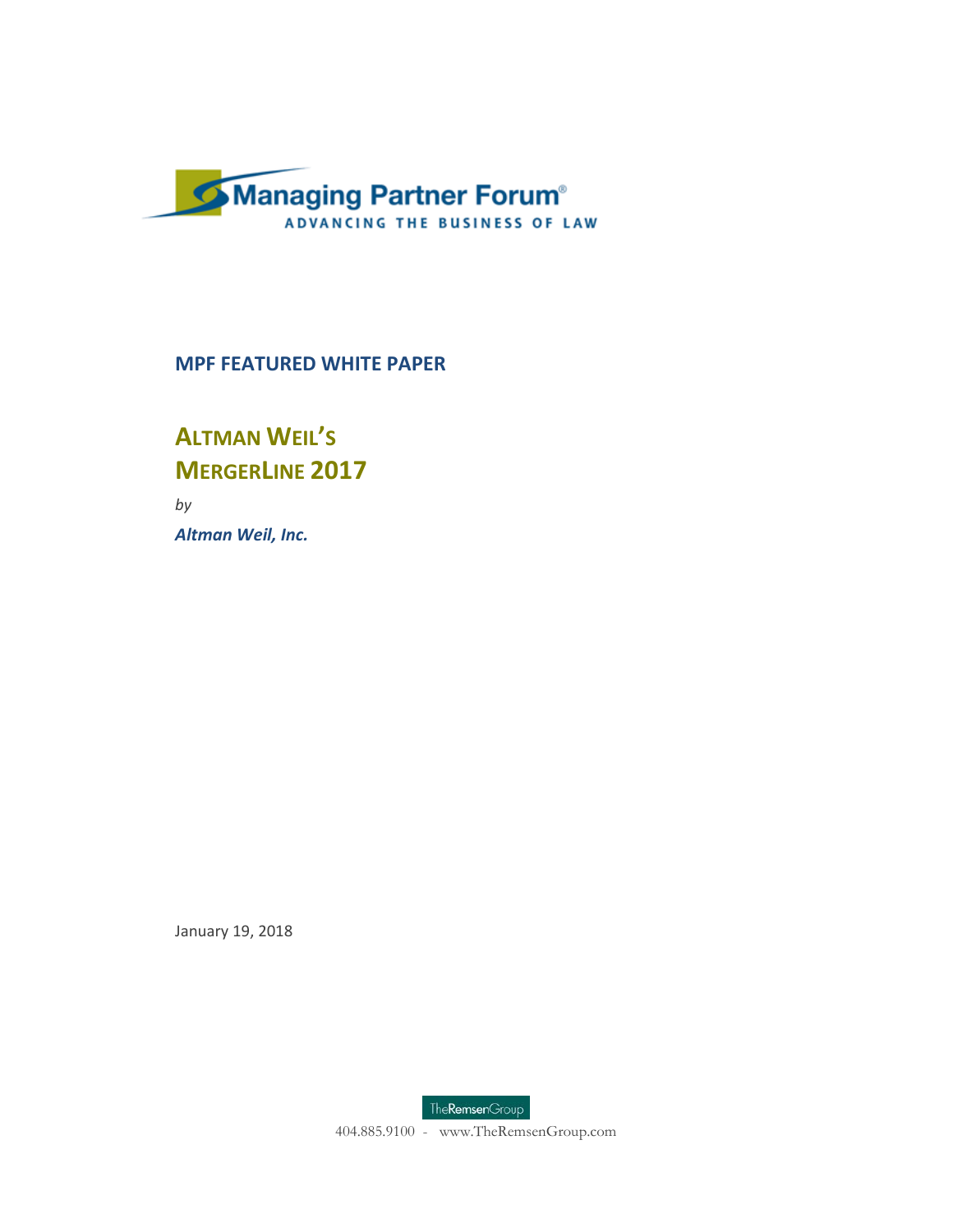## Altman Weil MERGER/ine<sub>*II...*</sub>

| <b>KEY STATS</b>             |             |
|------------------------------|-------------|
| # law firms acquired:        | 102         |
| Average acquired firm size:  | 27 lawyers  |
| % cross-border acquisitions: | 15%         |
| Average acquirer size:       | 982 lawyers |
| % AmLaw acquirers:           | 29%         |
| Top region/s targeted:       | South       |





**WWW.ALTMANWEIL.COM/MERGERLINE**

# **2017**

..................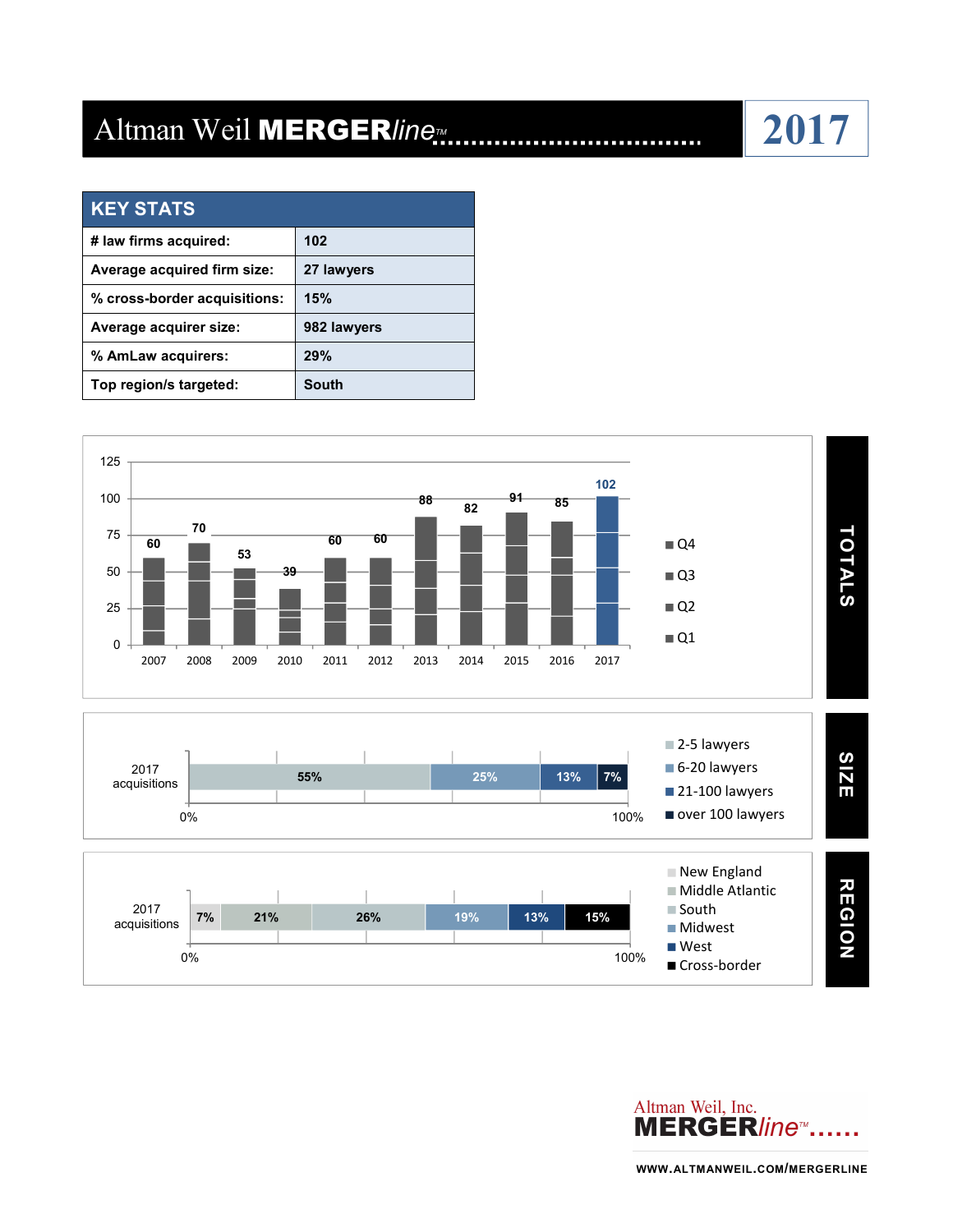

### **ACQUIRED FIRMS: 100+ LAWYERS**

|                              |                                 | <b>ACQUIRER</b>       |                         |      |   | <b>ACQUIRED</b>       |                  |     |
|------------------------------|---------------------------------|-----------------------|-------------------------|------|---|-----------------------|------------------|-----|
| <b>REPORT</b><br><b>DATE</b> | <b>EFFECTIVE</b><br><b>DATE</b> | FIRM 1                | <b>MAIN OFFICE SIZE</b> |      |   | FIRM 2                | MAIN OFFICE SIZE |     |
| 6/1/17                       | 10/31/17                        | Womble Carlyle        | Winston-Salem           | 500  | & | <b>Bond Dickinson</b> | London           | 580 |
| 2/21/17                      | 6/30/17                         | Norton Rose Fulbright | Houston                 | 3700 | & | Chadbourne & Parke    | New York         | 300 |
| 8/8/17                       | 10/31/17                        | Dentons               | New York                | 7800 | & | Maclay Murray & Spens | Glasgow          | 200 |
| 6/13/17                      | 12/1/17                         | Norton Rose Fulbright | Houston                 | 3700 | & | Henry Davis York      | Sydney           | 179 |
| 3/31/17                      | 5/31/17                         | <b>DLA Piper</b>      | New York                | 3800 | & | LETT                  | Copenhagen       | 150 |
| 9/5/17                       | 9/1/17                          | Saul Ewing            | Philadelphia            | 260  | & | Amstein & Lehr        | Chicago          | 140 |
| 9/5/17                       | 1/1/18                          | <b>Ballard Spahr</b>  | Philadelphia            | 529  | & | Lindauist & Vennum    | Minneapolis      | 136 |

### **ACQUIRED FIRMS: 21 to 100 LAWYERS**

|                              |                                 | <b>ACQUIRER</b>               |                         |      |   | <b>ACQUIRED</b>                 |                         |    |
|------------------------------|---------------------------------|-------------------------------|-------------------------|------|---|---------------------------------|-------------------------|----|
| <b>REPORT</b><br><b>DATE</b> | <b>EFFECTIVE</b><br><b>DATE</b> | FIRM 1                        | <b>MAIN OFFICE SIZE</b> |      |   | FIRM 2                          | <b>MAIN OFFICE SIZE</b> |    |
| 7/5/17                       | 7/17/17                         | Clark Hill                    | Detroit                 | 348  | & | Morris Polich & Purdy           | Los Angeles             | 90 |
| 5/4/17                       | 6/1/17                          | Kennedys                      | London                  | 975  | & | Carroll McNulty & Kull          | <b>Basking Ridge</b>    | 88 |
| 3/2/17                       | 4/1/17                          | Dentons                       | New York                | 7800 | & | <b>Boekel</b>                   | Amsterdam               | 70 |
| 7/20/17                      | 10/31/17                        | <b>DLA Piper</b>              | New York                | 3800 | & | Liner LLP                       | Los Angeles             | 60 |
| 3/7/17                       | 3/7/17                          | <b>DLA Piper</b>              | New York                | 3756 | & | ABBC                            | Lisbon                  | 50 |
| 5/1/17                       | 5/15/17                         | Fox Rothschild                | Philadelphia            | 795  | & | <b>Riddell Williams</b>         | Seattle                 | 39 |
| 4/3/17                       | 4/1/17                          | Freeman Mathis & Gary         | Atlanta                 | 89   | & | Gilbert Kelly Crowley & Jennett | Los Angeles             | 33 |
| 4/10/17                      | 4/17/17                         | <b>Boies Schiller Flexner</b> | New York                | 287  | & | Caldwell Leslie & Proctor       | Los Angeles             | 27 |
| 2/1/17                       |                                 | McCalla Raymer Pierce         | Chicago                 | 125  | & | Hunt Leibert Jacobson           | Hartford                | 26 |
| 9/27/17                      | 2017                            | Dentons                       | New York                | 8500 | & | Kampala Associated Advocates    | Kampala                 | 26 |
| 6/15/17                      | 9/1/17                          | Hogan Lovells                 | Washington              | 2600 | & | Collora                         | <b>Boston</b>           | 25 |
| 9/12/17                      | 10/1/17                         | <b>Ballard Spahr</b>          | Philadelphia            | 529  | & | Levine Sullivan Koch & Schulz   | Washington DC           | 25 |
| 12/20/17                     | 1/2/18                          | Womble Bond Dickinson         | Winston-Salem           | 1000 | & | Blakely Sokoloff Taylor Zafman  | Sunnyvale               | 24 |

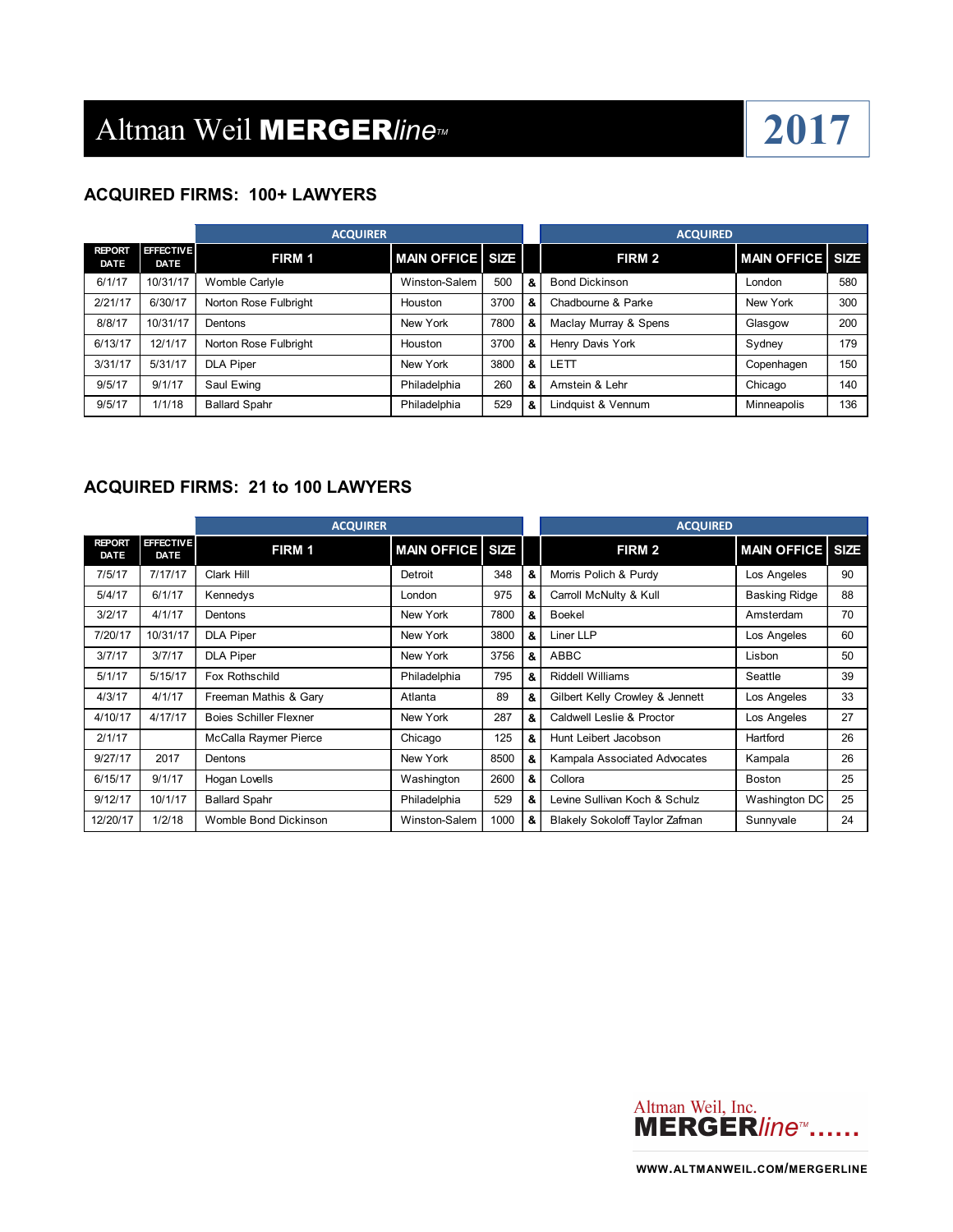### **ACQUIRED FIRMS: 6 to 20 LAWYERS**

|                       |                          | <b>ACQUIRER</b>               |                    |             |   | <b>ACQUIRED</b>                   |                         |                 |
|-----------------------|--------------------------|-------------------------------|--------------------|-------------|---|-----------------------------------|-------------------------|-----------------|
| <b>REPORT</b><br>DATE | <b>EFFECTIVE</b><br>DATE | FIRM 1                        | <b>MAIN OFFICE</b> | <b>SIZE</b> |   | FIRM <sub>2</sub>                 | <b>MAIN OFFICE</b>      | <b>SIZE</b>     |
| 8/3/17                | 8/1/17                   | <b>Hawley Troxell</b>         | <b>Boise</b>       | 56          | & | Moffatt Thomas                    | <b>Boise</b>            | 19              |
| 6/6/17                | 10/2/17                  | Dentons                       | New York           | 7800        | & | Gallo Barrios Pickmann            | Lima                    | 18              |
| 7/14/17               | 8/1/17                   | McCabe Weisberg & Conway      | Philadelphia       | 52          | & | Clarfield Okon & Salomone         | W. Palm Beach           | 18              |
| 2/21/17               | 3/1/17                   | Gordon Arata McCollam         | New Orleans        | 30          | & | Montgomery Barnett                | New Orleans             | 17              |
| 5/9/17                |                          | Littler                       | Los Angeles        | 1200        | & | <b>GQ Employment Law</b>          | London                  | 16              |
| 5/17/17               | 7/1/17                   | <b>Rivkin Radler</b>          | Uniondale          | 166         | & | Iseman Cunningham Riester & Hyde  | Albany                  | 16              |
| 3/1/17                | 3/1/17                   | Kaufman Dolowich & Voluck     | Woodburv           | 129         | & | <b>Baugh Dalton</b>               | Chicago                 | 15              |
| 12/13/17              | 1/1/18                   | <b>Hand Arendall</b>          | Mobile             | 69          | & | Harrison Sale McCloy              | Panama City             | 15              |
| 10/10/17              |                          | LeClairRyan                   | <b>Newark</b>      | 325         | & | Pizzo & Haman                     | Ft. Lauderdale          | 14              |
| 11/1/17               | 11/1/17                  | <b>Barclay Damon</b>          | <b>Buffalo</b>     | 264         | & | Gilberti Stinziano Heintz & Smith | Syracuse                | 11              |
| 12/1/17               | 1/1/18                   | Smith Gambrell & Russell      | Atlanta            | 209         | & | Rodi Pollock Pettker Christian    | Los Angeles             | 11              |
| 5/1/17                | 5/1/17                   | Shumaker Loop & Kendrick      | Toledo             | 255         | & | Fraser Clemens Martin & Miller    | Perrysburg              | 10 <sup>1</sup> |
| 6/27/17               | 9/1/17                   | Stoll Keenon                  | Lexington          | 134         | & | Bamberger Foreman Oswald & Hahn   | Evansville              | 10              |
| 7/3/17                |                          | Dentons                       | New York           | 7800        | & | Avent Advokat                     | Tashkent                | 10              |
| 9/27/17               | 10/1/17                  | Cozen O'Connor                | Philadelphia       | 675         | & | Gilchrist & Rutter                | Santa Monica            | 10              |
| 11/10/17              | 1/1/18                   | Houston Harbaugh              | Pittsburgh         | 34          | & | Picadio Sneath Miller & Norton    | Pittsburgh              | 9               |
| 6/5/17                | 6/5/17                   | Hewson & Van Hellemont        | Oak Park           | 57          | & | Raftery Janeczek & Hoelscher      | <b>Farmington Hills</b> | 8               |
| 1/5/17                | 2/1/17                   | Smith Gambrell & Russell      | Atlanta            | 200         | & | <b>Balber Pickard Maldonado</b>   | New York                | $\overline{7}$  |
| 2/13/17               |                          | <b>Condon Thornton Sladek</b> | Dallas             | 13          | & | Anderson Tobin                    | Dallas                  | $\overline{7}$  |
| 3/23/17               | 4/1/17                   | DeWitt Ross & Stevens         | Madison            | 130         | & | The Schroeder Group               | Waukesha                | $\overline{7}$  |
| 7/10/17               |                          | Munck Wilson Mandala          | Dallas             | 49          | & | Howison & Arnott                  | Dallas                  | $\overline{7}$  |
| 12/4/17               | 1/1/18                   | Womble Bond Dickinson         | Winston-Salem      | 1000        | & | Bennet & Bennet                   | Bethesda                | $\overline{7}$  |
| 1/11/17               |                          | Dunlap Bennett & Ludwig       | Leesburg           | 40          | & | Carr Morris & Graeff              | Tysons                  | 6               |
| 10/2/17               | 10/1/17                  | Moritt Hock & Hamroff         | Garden City        | 63          | & | Goldberg & Connolly               | Rockville Centre        | 6               |
| 11/1/17               | 11/1/17                  | GoransonBain                  | Dallas             | 22          | & | Ausley Algert Robertson & Flores  | Austin                  | 6               |
| 11/27/17              | 12/1/17                  | <b>Tripp Scott</b>            | Ft. Lauderdale     | 48          | & | May Meacham & Davell              | Ft. Lauderdale          | 6               |

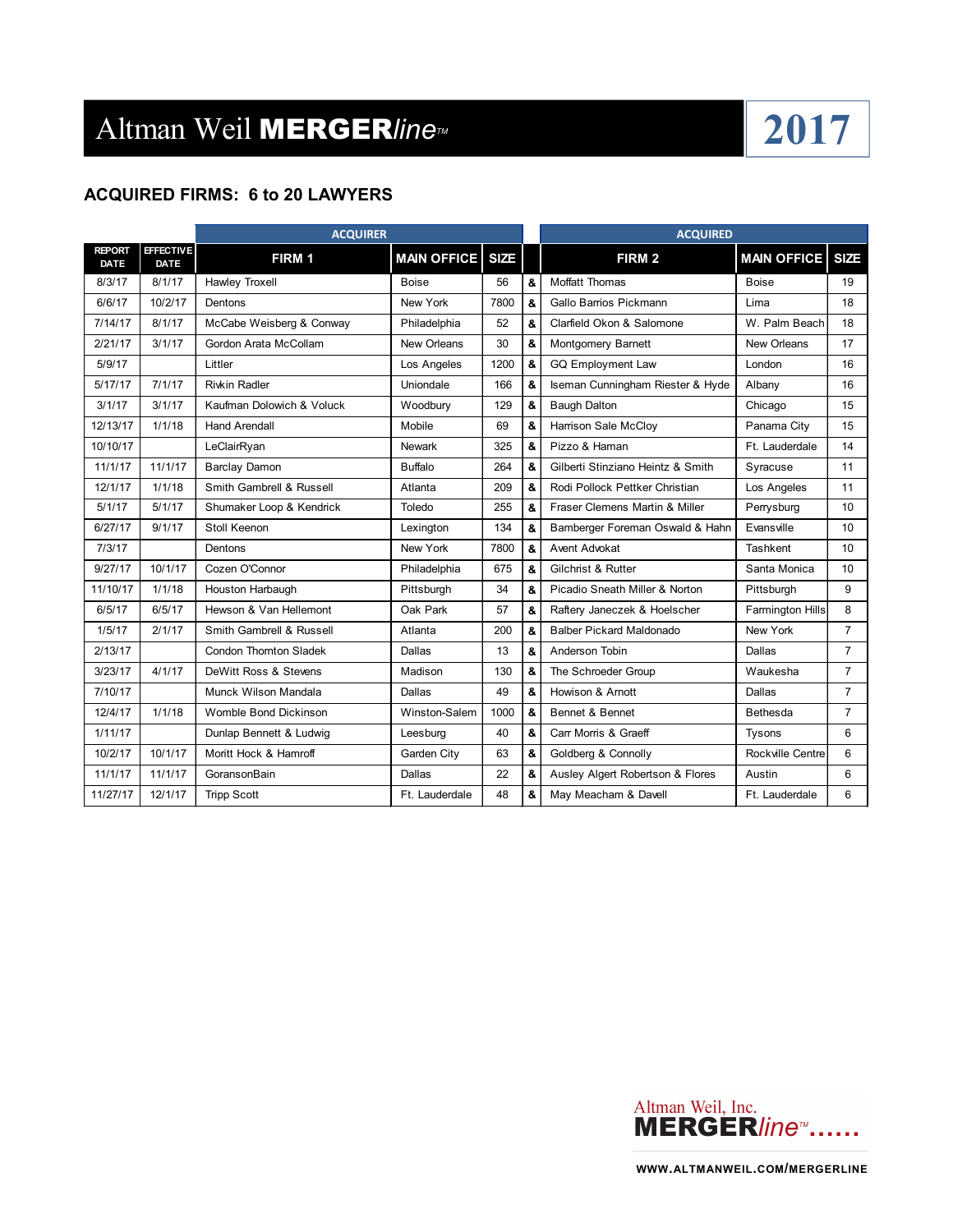### **ACQUIRED FIRMS: 2 to 5 LAWYERS**

|                              |                                 | <b>ACQUIRER</b>                 |                      |                |   | <b>ACQUIRED</b>                     |                    |             |
|------------------------------|---------------------------------|---------------------------------|----------------------|----------------|---|-------------------------------------|--------------------|-------------|
| <b>REPORT</b><br><b>DATE</b> | <b>EFFECTIVE</b><br><b>DATE</b> | FIRM 1                          | <b>MAIN OFFICE</b>   | <b>SIZE</b>    |   | FIRM 2                              | <b>MAIN OFFICE</b> | <b>SIZE</b> |
| 1/10/17                      | 1/9/17                          | Dentons                         | New York             | 7600           | & | Canales Zambrano y Asociados        | Monterrey          | 5           |
| 1/18/17                      | 1/18/17                         | Stone Pigman                    | New Orleans          | 63             | & | Cogan & Partners                    | Houston            | 5           |
| 3/1/17                       | 3/1/17                          | Freeborn & Peters               | Chicago              | 140            | & | Hargraves McConnell & Costigan      | New York           | 5           |
| 3/27/17                      | 3/31/17                         | von Briesen & Roper             | Milwaukee            | 156            | & | Simandl Law Group                   | Waukesha           | 5           |
| 5/15/17                      | 5/15/17                         | Shutts & Bowen                  | Miami                | 265            | & | Gillis Way & Campbell               | Jacksonville       | 5           |
| 5/31/17                      | 5/31/17                         | Dentons                         | New York             | 7800           | & | Livingstons Legal                   | Yangon             | 5           |
| 7/24/17                      | 7/17/17                         | Huck Bouma                      | Wheaton              | 36             | & | Brady & Jensen                      | Elgin              | 5           |
| 9/15/17                      |                                 | <b>Gordon Rees</b>              | San Diego            | 747            | & | Bogue Moylan & Marino               | Providence         | 5           |
| 9/20/17                      |                                 | <b>MehaffyWeber</b>             | Beaumont             | 38             | & | O'Connell & Avery                   | San Antonio        | 5           |
| 10/11/17                     | 10/11/17                        | Harrison & Kirkland             | <b>Bradenton</b>     | 8              | & | Dye Deitrich Petruff & St. Paul     | <b>Bradenton</b>   | 5           |
| 10/17/17                     |                                 | Gardere Wynne Sewell            | Dallas               | 245            | & | Bufete Hernandez Romo               | Mexico City        | 5           |
| 12/4/17                      |                                 | Kean Miller                     | <b>Baton Rouge</b>   | 147            | & | Ogden Broocks & Hall                | Houston            | 5           |
| 1/19/17                      | 2/1/17                          | Norton Rose Fulbright           | Houston              | 3800           | & | Keller Snyman Schelhase             | Cape Town          | 4           |
| 1/19/17                      |                                 | Squire Patton Boggs             | Washington           | 1500           | & | Fernando & Partners                 | Palo Alto          | 4           |
| 2/15/17                      | 2/15/17                         | Becker & Poliakoff              | Fort Lauderdale      | 147            | & | Polenberg Cooper                    | Fort Lauderdale    | 4           |
| 3/29/17                      | 3/27/17                         | Montgomery McCracken            | Philadelphia         | 122            | & | Mishaan Dayon & Lieblich            | New York           | 4           |
| 6/8/17                       | 6/8/17                          | Sichenzia Ross                  | New York             | 41             | & | Ficara & Associates                 | Melville           | 4           |
| 6/28/17                      | 7/10/17                         | <b>McDonald Hopkins</b>         | Cleveland            | 140            | & | Cohen Ruiz                          | Miami              | 4           |
| 11/13/17                     | 11/10/17                        | <b>Nelson Mullins</b>           | Atlanta              | 539            | & | Wilson & Helms                      | Winston-Salem      | 4           |
| 12/17/17                     |                                 | <b>Rittgers &amp; Rittgers</b>  | Lebanon              | 12             | & | Haughey & Niehaus                   | Oxford             | 4           |
| 12/18/17                     | 1/1/18                          | Nikolaus & Hohenadel            | Lancaster            | 21             | & | Gingrich Smith Klingensmith & Dolan | Elizabethtown      | 4           |
| 1/17/17                      | 1/17/17                         | SilvermanAcampora               | Jericho              | 14             | & | Alan B. Pearl & Associates          | Syosset            | 3           |
| 2/1/17                       | 2/1/17                          | <b>Eckert Seamans</b>           | Pittsburgh           | 361            | & | Tener Van Kirk Wolf & Moore         | Pittsburgh         | 3           |
| 2/23/17                      | 3/1/17                          | Shafer Law Firm                 | Meadville            | $\overline{7}$ | & | Reagle Felton & Smith               | Titusville         | 3           |
| 3/21/17                      |                                 | Isaac Wiles Burkholder & Teetor | Columbus             | 53             | & | Jones Troyan & Perkins              | Columbus           | 3           |
| 3/30/17                      | 4/1/17                          | <b>Barley Snyder</b>            | Lancaster            | 75             | & | Stonesifer and Kelley               | Hanover            | 3           |
| 4/3/17                       | 4/3/17                          | Greenspoon Marder               | Ft. Lauderdale       | 210            | & | Handal & Associates                 | San Diego          | 3           |
| 4/14/17                      |                                 | Morgan & Morgan                 | Orlando              | 314            | & | Prieto Prieto & Goan                | Tampa              | 3           |
| 4/19/17                      |                                 | Jackson Walker                  | Dallas               | 347            | & | Hays & Owens                        | Austin             | 3           |
| 5/2/17                       |                                 | Seiger Gfeller Laurie           | <b>West Hartford</b> | 11             | & | Krasow Garlick & Hadley             | Hartford           | 3           |
| 6/30/17                      | 6/30/17                         | Moritt Hock & Hamroff           | Garden City          | 61             | & | Morgenthau & Greenes                | New York           | 3           |
| 7/11/17                      |                                 | Gingras Cates & Luebke          | Madison              | 8              | & | Richie Wickstrom & Wachs            | Eau Claire         | 3           |
| 8/3/17                       |                                 | FisherBroyles                   | Atlanta              | 189            | & | Ntellect Law                        | Sacramento         | 3           |
| 9/5/17                       |                                 | Hagens Berman                   | Seattle              | 75             | & | Pawa Law Group                      | Newton Centre      | 3           |
| 9/13/17                      |                                 | Gray Plant Mooty                | Minneapolis          | 185            | & | Hughes Mathews Greer                | St. Cloud          | 3           |
| 9/22/17                      |                                 | Fletcher Tilton                 | Worcester            | 51             | & | Lahti Lahti & O'Neill               | Providence         | 3           |
| 10/3/17                      | 10/2/17                         | Bose McKinney & Evans           | Indianapolis         | 100            | & | RobergeLaw                          | Carmel             | 3           |
| 10/4/17                      | 10/1/17                         | Scarinci Hollenbeck             | Lyndhurst            | 60             | & | W.R. Samuels Law                    | New York           | 3           |
| 11/27/17                     |                                 | Pennington P.A.                 | Tallahassee          | 35             | & | Mooney Law Firm                     | Tallahassee        | 3           |

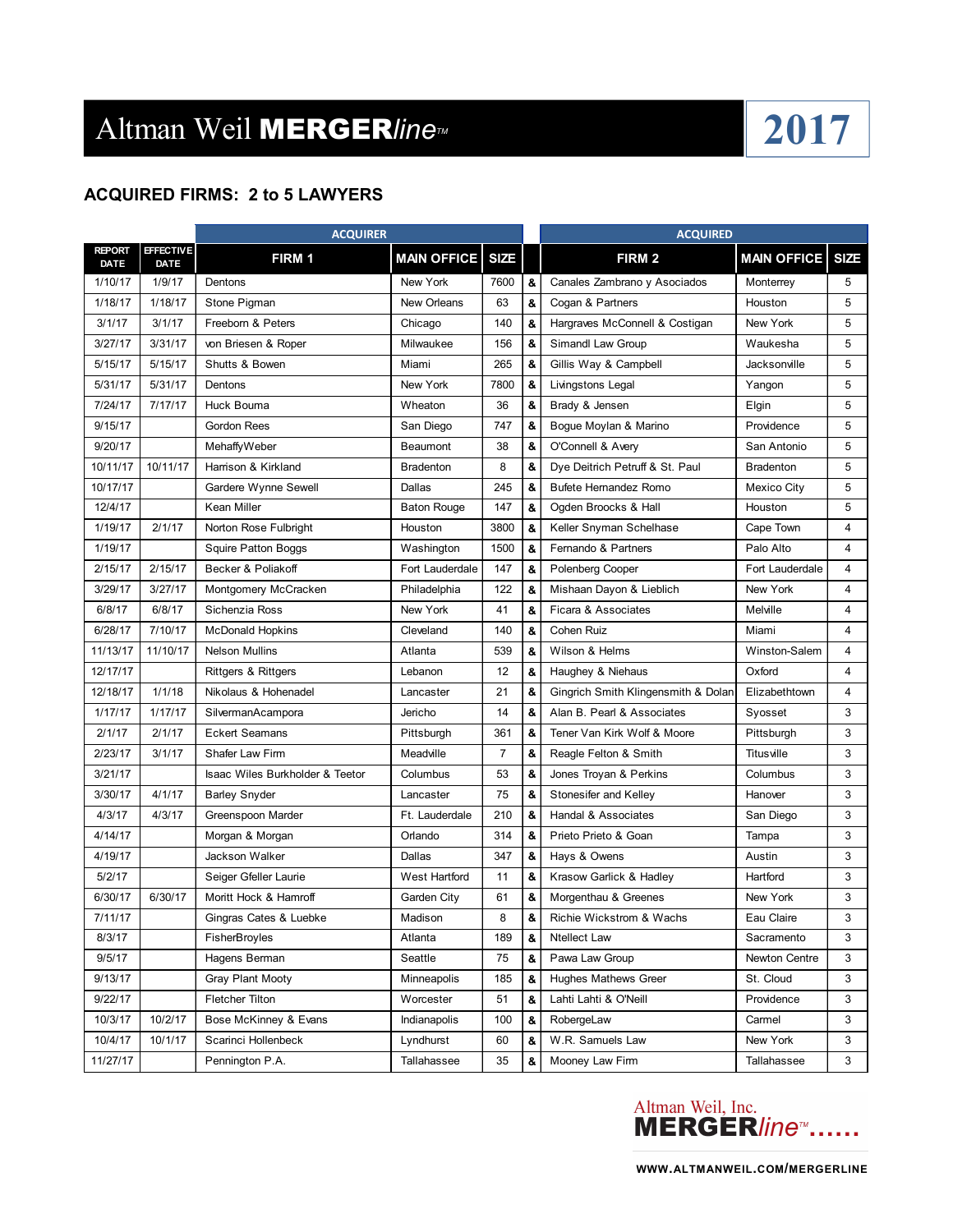

### **ACQUIRED FIRMS: 2 to 5 LAWYERS (continued)**

|             | <b>ACQUIRER</b>                       |                    |      |   | <b>ACQUIRED</b>                      |                    |                |
|-------------|---------------------------------------|--------------------|------|---|--------------------------------------|--------------------|----------------|
| <b>DATE</b> | FIRM 1                                |                    |      |   | FIRM 2                               | <b>MAIN OFFICE</b> | <b>SIZE</b>    |
| 1/1/17      | Pirkey Barber                         | Austin             | 18   | & | Vold & Williamson                    | McLean             | $\overline{2}$ |
|             | Casner & Edwards                      | Boston             | 41   | & | Fort Point Legal                     | Boston             | 2              |
| 1/1/17      | <b>Rimon Law</b>                      | San Francisco      | 55   | & | Alvarez Gonzalez                     | Miami              | $\overline{2}$ |
| 3/1/17      | Heidman Law Firm                      | Sioux City         | 20   | & | Wolff Whorley & De Hoogh             | Sheldon            | $\overline{2}$ |
| 4/1/17      | Reimer Law                            | Solon              | 34   | & | Nielson & Sherry                     | Louisville         | 2              |
| 6/12/17     | Nicola Gudbranson & Cooper            | Cleveland          | 24   | & | Rosner Ortman and Moss               | Cleveland          | $\overline{2}$ |
| 6/20/17     | TuckerAllen (a Lewis Rice subsidiary) | St. Louis          | 10   | & | The Elder & Disability Advocacy Firm | St. Louis          | $\overline{2}$ |
|             | Hepworth Janis & Kluksdal             | <b>Boise</b>       | 3    | & | <b>Holzer Edwards</b>                | <b>Boise</b>       | $\overline{2}$ |
|             | Sandberg Phoenix                      | St. Louis          | 117  | & | <b>Katz Law Firm</b>                 | Kansas City        | $\overline{2}$ |
| 8/16/17     | <b>Hudson Cook</b>                    | Washington DC      | 56   | & | Brown & Cottrell                     | Fort Worth         | $\overline{2}$ |
| 10/1/17     | Williams & Anderson                   | <b>Little Rock</b> | 13   | & | Allen Law Firm                       | <b>Little Rock</b> | $\overline{2}$ |
| 11/1/17     | McAnany Van Cleave & Phillips         | Kansas City        | 61   | & | Harmison & Pearman                   | Springfield        | 2              |
| 1/1/18      | Cohen Compagni Beckman Appler         | Syracuse           | 11   | & | Wood & Smith                         | Syracuse           | 2              |
|             | Squire Patton Boggs                   | Washington         | 1466 | & | Yarbrough Law Group                  | Dallas             | 2              |
|             | Dale Woodard Gent                     | Franklin           | 5    | & | McFate & Merkel                      | Seneca             | $\overline{2}$ |
| 12/18/17    | Fox Rothschild                        | Philadelphia       | 816  | & | Schneck & Harley                     | Pittsburgh         | $\overline{2}$ |
|             | The Forrest Firm                      | Durham             | 21   | & | Worth Law                            | Greensboro         | 2              |
|             |                                       | <b>EFFECTIVE</b>   |      |   | <b>MAIN OFFICE   SIZE</b>            |                    |                |

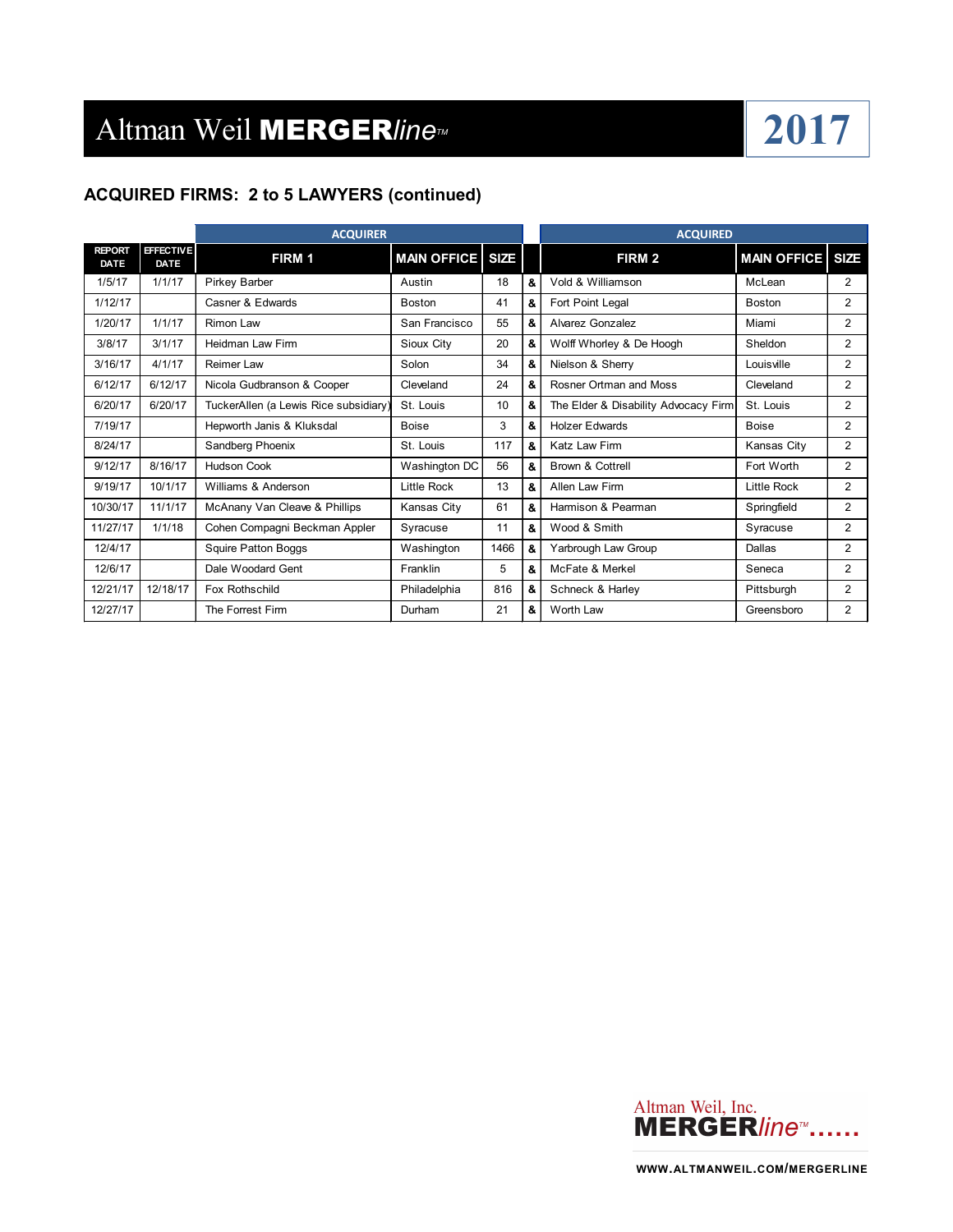

### **ACQUIRED FIRMS: NEW ENGLAND**

|                       |                          | <b>ACQUIRER</b>        |                         |      |   | <b>ACQUIRED</b>         |                  |    |
|-----------------------|--------------------------|------------------------|-------------------------|------|---|-------------------------|------------------|----|
| <b>REPORT</b><br>DATE | <b>EFFECTIVE</b><br>DATE | <b>FIRM 1</b>          | <b>MAIN OFFICE SIZE</b> |      |   | FIRM 2                  | MAIN OFFICE SIZE |    |
| 1/12/17               |                          | Casner & Edwards       | <b>Boston</b>           | 41   | & | Fort Point Legal        | <b>Boston</b>    | ົ  |
| 2/1/17                |                          | McCalla Raymer Pierce  | Chicago                 | 125  | & | Hunt Leibert Jacobson   | Hartford         | 26 |
| 5/2/17                |                          | Seiger Gfeller Laurie  | West Hartford           | 11   | & | Krasow Garlick & Hadley | Hartford         | 3  |
| 6/15/17               | 9/1/17                   | Hogan Lovells          | Washington              | 2600 | & | Collora                 | <b>Boston</b>    | 25 |
| 9/5/17                |                          | Hagens Berman          | Seattle                 | 75   | & | Pawa Law Group          | Newton Centre    | 3  |
| 9/15/17               |                          | Gordon Rees            | San Diego               | 747  | & | Boque Moylan & Marino   | Providence       |    |
| 9/22/17               |                          | <b>Fletcher Tilton</b> | Worcester               | 51   | & | Lahti Lahti & O'Neill   | Providence       | 3  |

### **ACQUIRED FIRMS: MIDDLE ATLANTIC**

|                              |                                 | <b>ACQUIRER</b>               |                    |                |   | <b>ACQUIRED</b>                     |                    |                |
|------------------------------|---------------------------------|-------------------------------|--------------------|----------------|---|-------------------------------------|--------------------|----------------|
| <b>REPORT</b><br><b>DATE</b> | <b>EFFECTIVE</b><br><b>DATE</b> | FIRM 1                        | <b>MAIN OFFICE</b> | <b>SIZE</b>    |   | FIRM <sub>2</sub>                   | <b>MAIN OFFICE</b> | <b>SIZE</b>    |
| 1/5/17                       | 2/1/17                          | Smith Gambrell & Russell      | Atlanta            | 200            | & | <b>Balber Pickard Maldonado</b>     | New York           | $\overline{7}$ |
| 1/17/17                      | 1/17/17                         | SilvermanAcampora             | Jericho            | 14             | & | Alan B. Pearl & Associates          | Syosset            | 3              |
| 2/1/17                       | 2/1/17                          | <b>Eckert Seamans</b>         | Pittsburgh         | 361            | & | Tener Van Kirk Wolf & Moore         | Pittsburgh         | 3              |
| 2/21/17                      | 6/30/17                         | Norton Rose Fulbright         | Houston            | 3700           | & | Chadbourne & Parke                  | New York           | 300            |
| 2/23/17                      | 3/1/17                          | Shafer Law Firm               | Meadville          | $\overline{7}$ | & | Reagle Felton & Smith               | Titusville         | 3              |
| 3/1/17                       | 3/1/17                          | Freeborn & Peters             | Chicago            | 140            | & | Hargraves McConnell & Costigan      | New York           | 5              |
| 3/29/17                      | 3/27/17                         | Montgomery McCracken          | Philadelphia       | 122            | & | Mishaan Dayon & Lieblich            | New York           | 4              |
| 3/30/17                      | 4/1/17                          | <b>Barley Snyder</b>          | Lancaster          | 75             | & | Stonesifer and Kelley               | Hanover            | 3              |
| 5/17/17                      | 7/1/17                          | <b>Rivkin Radler</b>          | Uniondale          | 166            | & | Iseman Cunningham Riester & Hyde    | Albany             | 16             |
| 6/8/17                       | 6/8/17                          | Sichenzia Ross                | New York           | 41             | & | Ficara & Associates                 | Melville           | 4              |
| 6/30/17                      | 6/30/17                         | Moritt Hock & Hamroff         | Garden City        | 61             | & | Morgenthau & Greenes                | New York           | 3              |
| 9/12/17                      | 10/1/17                         | <b>Ballard Spahr</b>          | Philadelphia       | 529            | & | Levine Sullivan Koch & Schulz       | Washington DC      | 25             |
| 10/2/17                      | 10/1/17                         | Moritt Hock & Hamroff         | Garden City        | 63             | & | Goldberg & Connolly                 | Rockville Centre   | 6              |
| 10/4/17                      | 10/1/17                         | Scarinci Hollenbeck           | Lyndhurst          | 60             | & | W.R. Samuels Law                    | New York           | 3              |
| 11/1/17                      | 11/1/17                         | <b>Barclay Damon</b>          | <b>Buffalo</b>     | 264            | & | Gilberti Stinziano Heintz & Smith   | Syracuse           | 11             |
| 11/10/17                     | 1/1/18                          | Houston Harbaugh              | Pittsburgh         | 34             | & | Picadio Sneath Miller & Norton      | Pittsburgh         | 9              |
| 11/27/17                     | 1/1/18                          | Cohen Compagni Beckman Appler | Syracuse           | 11             | & | Wood & Smith                        | Syracuse           | $\overline{2}$ |
| 12/4/17                      | 1/1/18                          | Womble Bond Dickinson         | Winston-Salem      | 1000           | & | Bennet & Bennet                     | Bethesda           | $\overline{7}$ |
| 12/6/17                      |                                 | Dale Woodard Gent             | Franklin           | 5              | & | McFate & Merkel                     | Seneca             | $\overline{2}$ |
| 12/18/17                     | 1/1/18                          | Nikolaus & Hohenadel          | Lancaster          | 21             | & | Gingrich Smith Klingensmith & Dolan | Elizabethtown      | 4              |
| 12/21/17                     | 12/18/17                        | Fox Rothschild                | Philadelphia       | 816            | & | Schneck & Harley                    | Pittsburgh         | $\overline{2}$ |

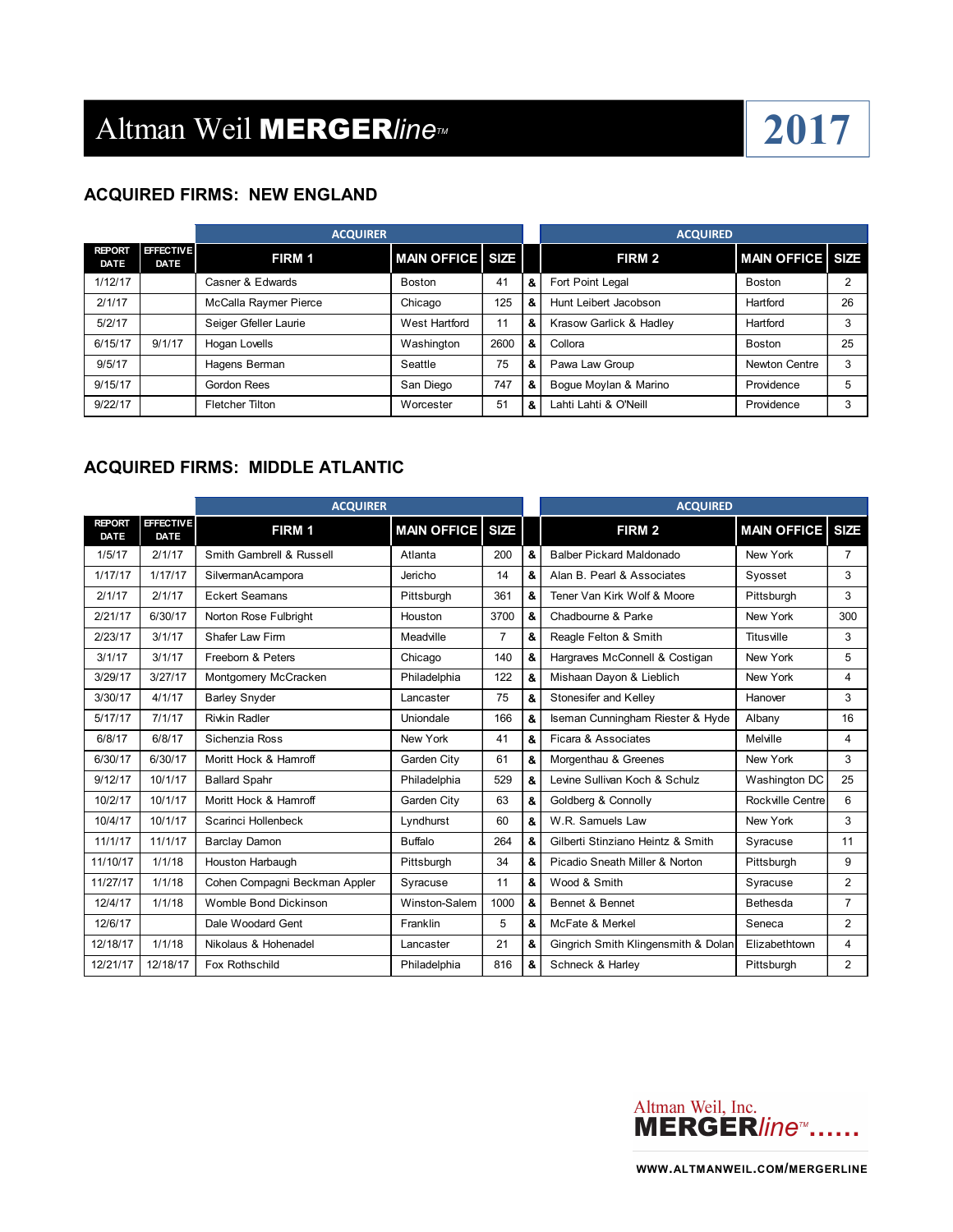### **ACQUIRED FIRMS: SOUTH**

|                              |                                 | <b>ACQUIRER</b>               |                    |             |   | <b>ACQUIRED</b>                  |                         |                |
|------------------------------|---------------------------------|-------------------------------|--------------------|-------------|---|----------------------------------|-------------------------|----------------|
| <b>REPORT</b><br><b>DATE</b> | <b>EFFECTIVE</b><br><b>DATE</b> | FIRM 1                        | <b>MAIN OFFICE</b> | <b>SIZE</b> |   | FIRM <sub>2</sub>                | <b>MAIN OFFICE SIZE</b> |                |
| 1/5/17                       | 1/1/17                          | <b>Pirkey Barber</b>          | Austin             | 18          | & | Vold & Williamson                | McLean                  | 2              |
| 1/11/17                      |                                 | Dunlap Bennett & Ludwig       | Leesburg           | 40          | & | Carr Morris & Graeff             | <b>Tysons</b>           | 6              |
| 1/18/17                      | 1/18/17                         | Stone Pigman                  | New Orleans        | 63          | & | Cogan & Partners                 | Houston                 | 5              |
| 1/20/17                      | 1/1/17                          | <b>Rimon Law</b>              | San Francisco      | 55          | & | Alvarez Gonzalez                 | Miami                   | $\overline{2}$ |
| 2/13/17                      |                                 | <b>Condon Thornton Sladek</b> | Dallas             | 13          | & | Anderson Tobin                   | Dallas                  | 7              |
| 2/15/17                      | 2/15/17                         | Becker & Poliakoff            | Fort Lauderdale    | 147         | & | Polenberg Cooper                 | Fort Lauderdale         | 4              |
| 2/21/17                      | 3/1/17                          | Gordon Arata McCollam         | New Orleans        | 30          | & | Montgomery Barnett               | New Orleans             | 17             |
| 3/16/17                      | 4/1/17                          | Reimer Law                    | Solon              | 34          | & | Nielson & Sherry                 | Louisville              | $\overline{2}$ |
| 4/14/17                      |                                 | Morgan & Morgan               | Orlando            | 314         | 8 | Prieto Prieto & Goan             | Tampa                   | 3              |
| 4/19/17                      |                                 | Jackson Walker                | Dallas             | 347         | & | Hays & Owens                     | Austin                  | 3              |
| 5/15/17                      | 5/15/17                         | Shutts & Bowen                | Miami              | 265         | & | Gillis Way & Campbell            | Jacksonville            | 5              |
| 6/28/17                      | 7/10/17                         | <b>McDonald Hopkins</b>       | Cleveland          | 140         | & | Cohen Ruiz                       | Miami                   | 4              |
| 7/10/17                      |                                 | Munck Wilson Mandala          | Dallas             | 49          | & | Howison & Arnott                 | Dallas                  | $\overline{7}$ |
| 7/14/17                      | 8/1/17                          | McCabe Weisberg & Conway      | Philadelphia       | 52          | & | Clarfield Okon & Salomone        | W. Palm Beach           | 18             |
| 9/12/17                      | 8/16/17                         | <b>Hudson Cook</b>            | Washington DC      | 56          | & | Brown & Cottrell                 | Fort Worth              | $\overline{2}$ |
| 9/19/17                      | 10/1/17                         | Williams & Anderson           | <b>Little Rock</b> | 13          | & | Allen Law Firm                   | <b>Little Rock</b>      | $\overline{2}$ |
| 9/20/17                      |                                 | MehaffyWeber                  | <b>Beaumont</b>    | 38          | & | O'Connell & Avery                | San Antonio             | 5              |
| 10/10/17                     |                                 | LeClairRyan                   | <b>Newark</b>      | 325         | & | Pizzo & Haman                    | Ft. Lauderdale          | 14             |
| 10/11/17                     | 10/11/17                        | Harrison & Kirkland           | <b>Bradenton</b>   | 8           | & | Dye Deitrich Petruff & St. Paul  | <b>Bradenton</b>        | 5              |
| 11/1/17                      | 11/1/17                         | GoransonBain                  | Dallas             | 22          | & | Ausley Algert Robertson & Flores | Austin                  | 6              |
| 11/13/17                     | 11/10/17                        | <b>Nelson Mullins</b>         | Atlanta            | 539         | & | Wilson & Helms                   | Winston-Salem           | 4              |
| 11/27/17                     | 12/1/17                         | <b>Tripp Scott</b>            | Ft. Lauderdale     | 48          | & | May Meacham & Davell             | Ft. Lauderdale          | 6              |
| 11/27/17                     |                                 | Pennington P.A.               | Tallahassee        | 35          | & | Mooney Law Firm                  | Tallahassee             | 3              |
| 12/4/17                      |                                 | Kean Miller                   | <b>Baton Rouge</b> | 147         | & | Ogden Broocks & Hall             | Houston                 | 5              |
| 12/4/17                      |                                 | <b>Squire Patton Boggs</b>    | Washington         | 1466        | & | Yarbrough Law Group              | Dallas                  | $\overline{2}$ |
| 12/13/17                     | 1/1/18                          | <b>Hand Arendall</b>          | Mobile             | 69          | & | Harrison Sale McCloy             | Panama City             | 15             |
| 12/27/17                     |                                 | The Forrest Firm              | Durham             | 21          | & | Worth Law                        | Greensboro              | $\overline{2}$ |

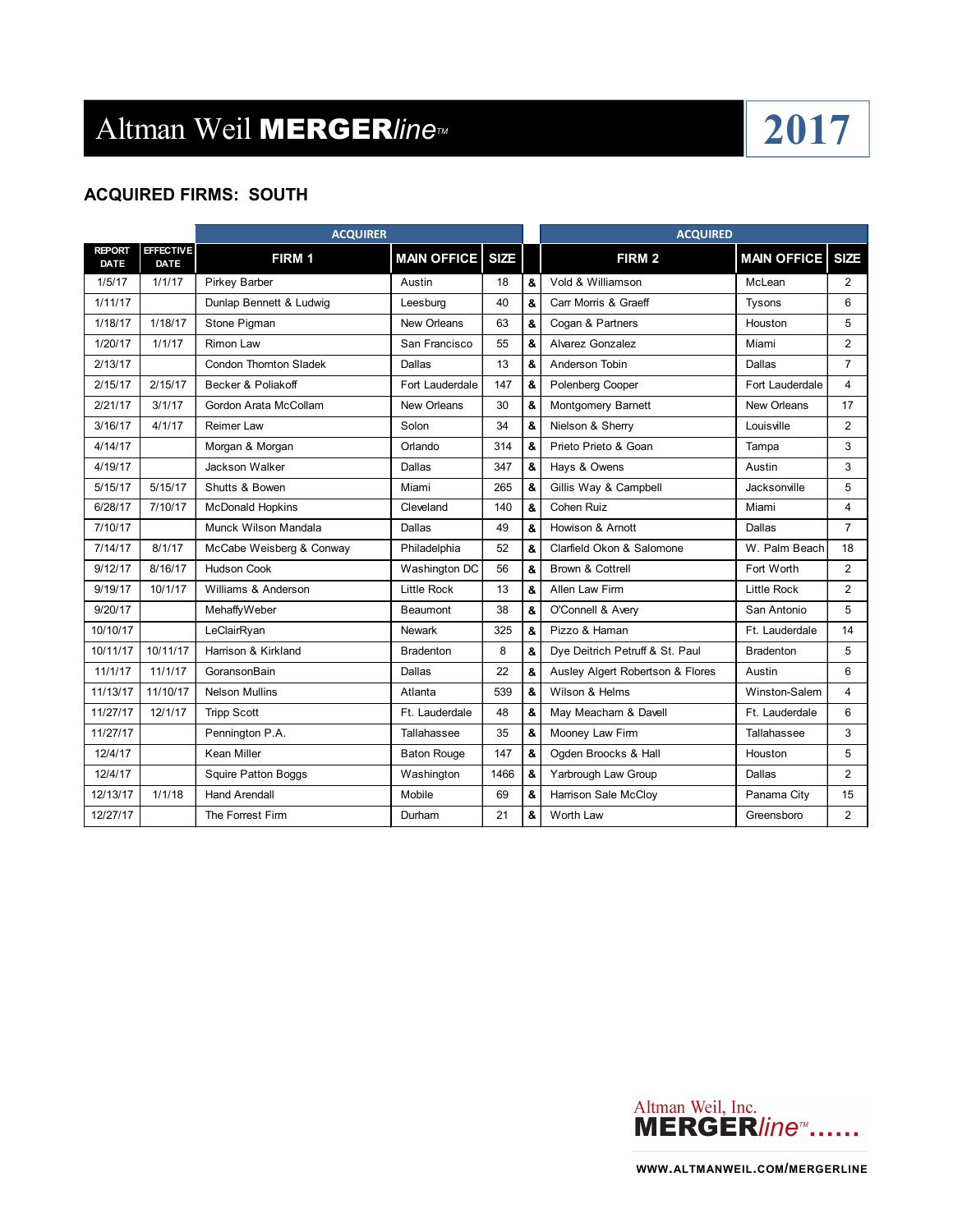### **ACQUIRED FIRMS: MIDWEST**

|                              |                                 | <b>ACQUIRER</b>                       |                         |     |    | <b>ACQUIRED</b>                      |                    |                |
|------------------------------|---------------------------------|---------------------------------------|-------------------------|-----|----|--------------------------------------|--------------------|----------------|
| <b>REPORT</b><br><b>DATE</b> | <b>EFFECTIVE</b><br><b>DATE</b> | FIRM 1                                | <b>MAIN OFFICE SIZE</b> |     |    | FIRM <sub>2</sub>                    | <b>MAIN OFFICE</b> | <b>SIZE</b>    |
| 3/1/17                       | 3/1/17                          | Kaufman Dolowich & Voluck             | Woodbury                | 129 | &  | <b>Baugh Dalton</b>                  | Chicago            | 15             |
| 3/8/17                       | 3/1/17                          | <b>Heidman Law Firm</b>               | Sioux City              | 20  | &  | Wolff Whorley & De Hoogh             | Sheldon            | $\overline{2}$ |
| 3/21/17                      |                                 | Isaac Wiles Burkholder & Teetor       | Columbus                | 53  | &  | Jones Troyan & Perkins               | Columbus           | 3              |
| 3/23/17                      | 4/1/17                          | DeWitt Ross & Stevens                 | Madison                 | 130 | &  | The Schroeder Group                  | Waukesha           | $\overline{7}$ |
| 3/27/17                      | 3/31/17                         | von Briesen & Roper                   | Milwaukee               | 156 | &  | Simandl Law Group                    | Waukesha           | 5              |
| 5/1/17                       | 5/1/17                          | Shumaker Loop & Kendrick              | Toledo                  | 255 | &  | Fraser Clemens Martin & Miller       | Perrysburg         | 10             |
| 6/5/17                       | 6/5/17                          | Hewson & Van Hellemont                | Oak Park                | 57  | &  | Raftery Janeczek & Hoelscher         | Farmington Hills   | 8              |
| 6/12/17                      | 6/12/17                         | Nicola Gudbranson & Cooper            | Cleveland               | 24  | &  | Rosner Ortman and Moss               | Cleveland          | $\overline{2}$ |
| 6/20/17                      | 6/20/17                         | TuckerAllen (a Lewis Rice subsidiary) | St. Louis               | 10  | &  | The Elder & Disability Advocacy Firm | St. Louis          | 2              |
| 6/27/17                      | 9/1/17                          | Stoll Keenon                          | Lexington               | 134 | &  | Bamberger Foreman Oswald & Hahn      | Evansville         | 10             |
| 7/11/17                      |                                 | Gingras Cates & Luebke                | Madison                 | 8   | &  | Richie Wickstrom & Wachs             | Eau Claire         | 3              |
| 7/24/17                      | 7/17/17                         | Huck Bouma                            | Wheaton                 | 36  | &  | Brady & Jensen                       | Elgin              | 5              |
| 8/24/17                      |                                 | Sandberg Phoenix                      | St. Louis               | 117 | &  | Katz Law Firm                        | Kansas City        | $\overline{2}$ |
| 9/5/17                       | 9/1/17                          | Saul Ewing                            | Philadelphia            | 260 | 8. | Amstein & Lehr                       | Chicago            | 140            |
| 9/5/17                       | 1/1/18                          | <b>Ballard Spahr</b>                  | Philadelphia            | 529 | &  | Lindquist & Vennum                   | Minneapolis        | 136            |
| 9/13/17                      |                                 | <b>Gray Plant Mooty</b>               | Minneapolis             | 185 | &  | <b>Hughes Mathews Greer</b>          | St. Cloud          | 3              |
| 10/3/17                      | 10/2/17                         | Bose McKinney & Evans                 | Indianapolis            | 100 | &  | RobergeLaw                           | Carmel             | 3              |
| 10/30/17                     | 11/1/17                         | McAnany Van Cleave & Phillips         | Kansas City             | 61  | 8. | Harmison & Pearman                   | Springfield        | $\overline{2}$ |
| 12/17/17                     |                                 | <b>Rittgers &amp; Rittgers</b>        | Lebanon                 | 12  | &  | Haughey & Niehaus                    | Oxford             | 4              |

### **ACQUIRED FIRMS: WEST**

|                       |                          | <b>ACQUIRER</b>               |                         |      |   | <b>ACQUIRED</b>                       |                         |                |
|-----------------------|--------------------------|-------------------------------|-------------------------|------|---|---------------------------------------|-------------------------|----------------|
| <b>REPORT</b><br>DATE | <b>EFFECTIVE</b><br>DATE | FIRM 1                        | <b>MAIN OFFICE SIZE</b> |      |   | FIRM <sub>2</sub>                     | <b>MAIN OFFICE SIZE</b> |                |
| 1/19/17               |                          | <b>Squire Patton Boggs</b>    | Washington              | 1500 | & | Fernando & Partners                   | Palo Alto               | 4              |
| 4/3/17                | 4/1/17                   | Freeman Mathis & Gary         | Atlanta                 | 89   | & | Gilbert Kelly Crowley & Jennett       | Los Angeles             | 33             |
| 4/3/17                | 4/3/17                   | Greenspoon Marder             | Ft. Lauderdale          | 210  | & | Handal & Associates                   | San Diego               | 3              |
| 4/10/17               | 4/17/17                  | <b>Boies Schiller Flexner</b> | New York                | 287  | & | Caldwell Leslie & Proctor             | Los Angeles             | 27             |
| 5/1/17                | 5/15/17                  | Fox Rothschild                | Philadelphia            | 795  | & | <b>Riddell Williams</b>               | Seattle                 | 39             |
| 7/5/17                | 7/17/17                  | Clark Hill                    | Detroit                 | 348  | & | Morris Polich & Purdy                 | Los Angeles             | 90             |
| 7/19/17               |                          | Hepworth Janis & Kluksdal     | <b>Boise</b>            | 3    | & | <b>Holzer Edwards</b>                 | <b>Boise</b>            | $\overline{2}$ |
| 7/20/17               | 10/31/17                 | <b>DLA Piper</b>              | New York                | 3800 | & | Liner LLP                             | Los Angeles             | 60             |
| 8/3/17                | 8/1/17                   | Hawley Troxell                | <b>Boise</b>            | 56   | & | <b>Moffatt Thomas</b>                 | <b>Boise</b>            | 19             |
| 8/3/17                |                          | FisherBroyles                 | Atlanta                 | 189  | & | Ntellect Law                          | Sacramento              | 3              |
| 9/27/17               | 10/1/17                  | Cozen O'Connor                | Philadelphia            | 675  | & | Gilchrist & Rutter                    | Santa Monica            | 10             |
| 12/1/17               | 1/1/18                   | Smith Gambrell & Russell      | Atlanta                 | 209  | & | Rodi Pollock Pettker Christian        | Los Angeles             | 11             |
| 12/20/17              | 1/2/18                   | Womble Bond Dickinson         | Winston-Salem           | 1000 | & | <b>Blakely Sokoloff Taylor Zafman</b> | Sunnyvale               | 24             |

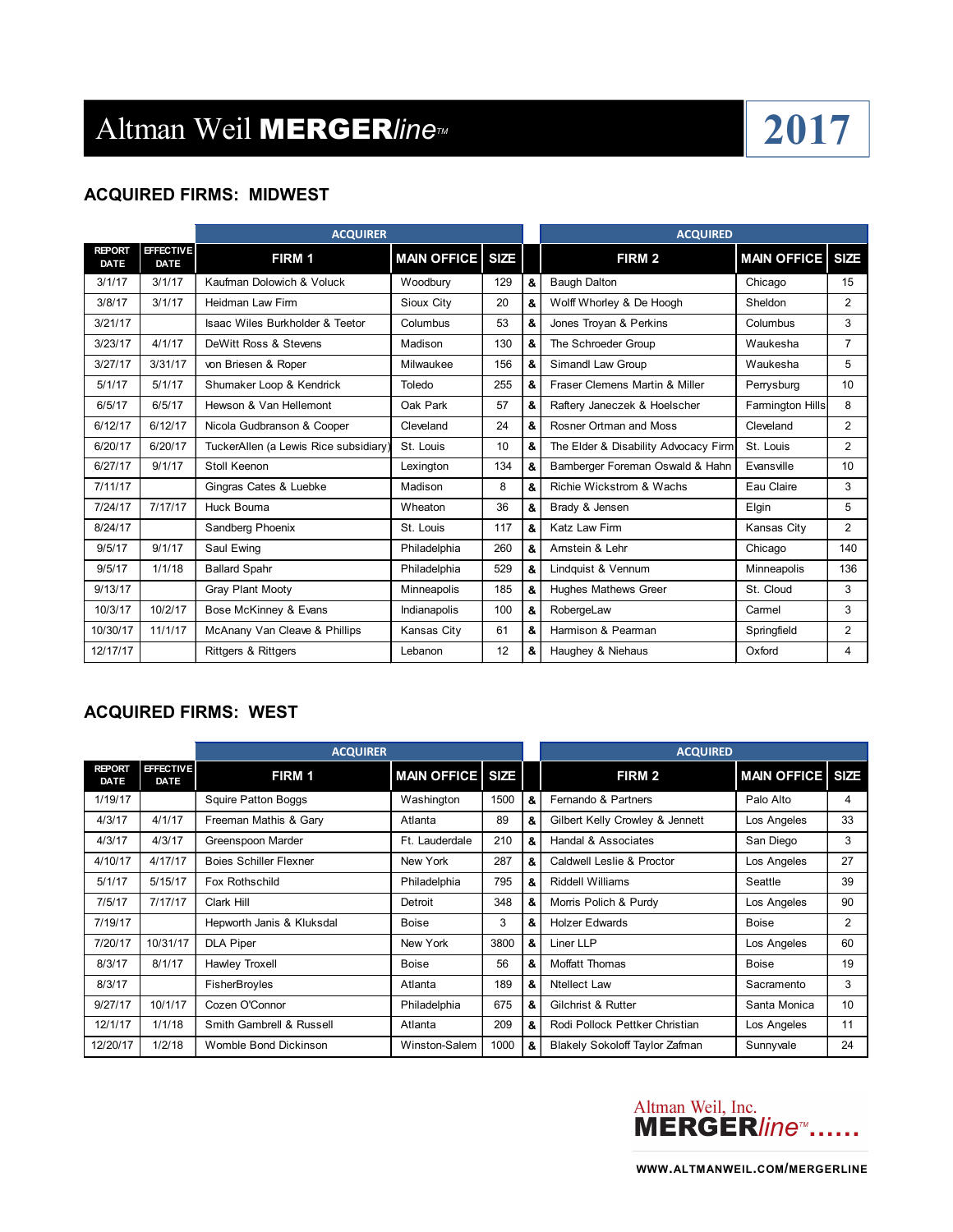

### **ACQUIRED FIRMS: CROSS-BORDER**

|                              |                                 | <b>ACQUIRER</b>       |                    |             |   | <b>ACQUIRED</b>              |                         |     |
|------------------------------|---------------------------------|-----------------------|--------------------|-------------|---|------------------------------|-------------------------|-----|
| <b>REPORT</b><br><b>DATE</b> | <b>EFFECTIVE</b><br><b>DATE</b> | FIRM 1                | <b>MAIN OFFICE</b> | <b>SIZE</b> |   | FIRM <sub>2</sub>            | <b>MAIN OFFICE SIZE</b> |     |
| 1/10/17                      | 1/9/17                          | Dentons               | New York           | 7600        | & | Canales Zambrano y Asociados | Monterrey               | 5   |
| 1/19/17                      | 2/1/17                          | Norton Rose Fulbright | Houston            | 3800        | & | Keller Snyman Schelhase      | Cape Town               | 4   |
| 3/2/17                       | 4/1/17                          | Dentons               | New York           | 7800        | & | <b>Boekel</b>                | Amsterdam               | 70  |
| 3/7/17                       | 3/7/17                          | <b>DLA Piper</b>      | New York           | 3756        | & | ABBC                         | Lisbon                  | 50  |
| 3/31/17                      | 5/31/17                         | <b>DLA Piper</b>      | New York           | 3800        | & | <b>LETT</b>                  | Copenhagen              | 150 |
| 5/4/17                       | 6/1/17                          | Kennedys              | London             | 975         | & | Carroll McNulty & Kull       | <b>Basking Ridge</b>    | 88  |
| 5/9/17                       |                                 | Littler               | Los Angeles        | 1200        | & | <b>GQ Employment Law</b>     | London                  | 16  |
| 5/31/17                      | 5/31/17                         | Dentons               | New York           | 7800        | & | Livingstons Legal            | Yangon                  | 5   |
| 6/1/17                       | 10/31/17                        | Womble Carlyle        | Winston-Salem      | 500         | & | <b>Bond Dickinson</b>        | London                  | 580 |
| 6/6/17                       | 10/2/17                         | Dentons               | New York           | 7800        | & | Gallo Barrios Pickmann       | Lima                    | 18  |
| 6/13/17                      | 12/1/17                         | Norton Rose Fulbright | Houston            | 3700        | & | Henry Davis York             | Sydney                  | 179 |
| 7/3/17                       |                                 | Dentons               | New York           | 7800        | & | Avent Advokat                | Tashkent                | 10  |
| 8/8/17                       | 10/31/17                        | Dentons               | New York           | 7800        | & | Maclay Murray & Spens        | Glasgow                 | 200 |
| 9/27/17                      | 2017                            | Dentons               | New York           | 8500        | & | Kampala Associated Advocates | Kampala                 | 26  |
| 10/17/17                     |                                 | Gardere Wynne Sewell  | <b>Dallas</b>      | 245         | & | <b>Bufete Hernandez Romo</b> | Mexico City             | 5   |

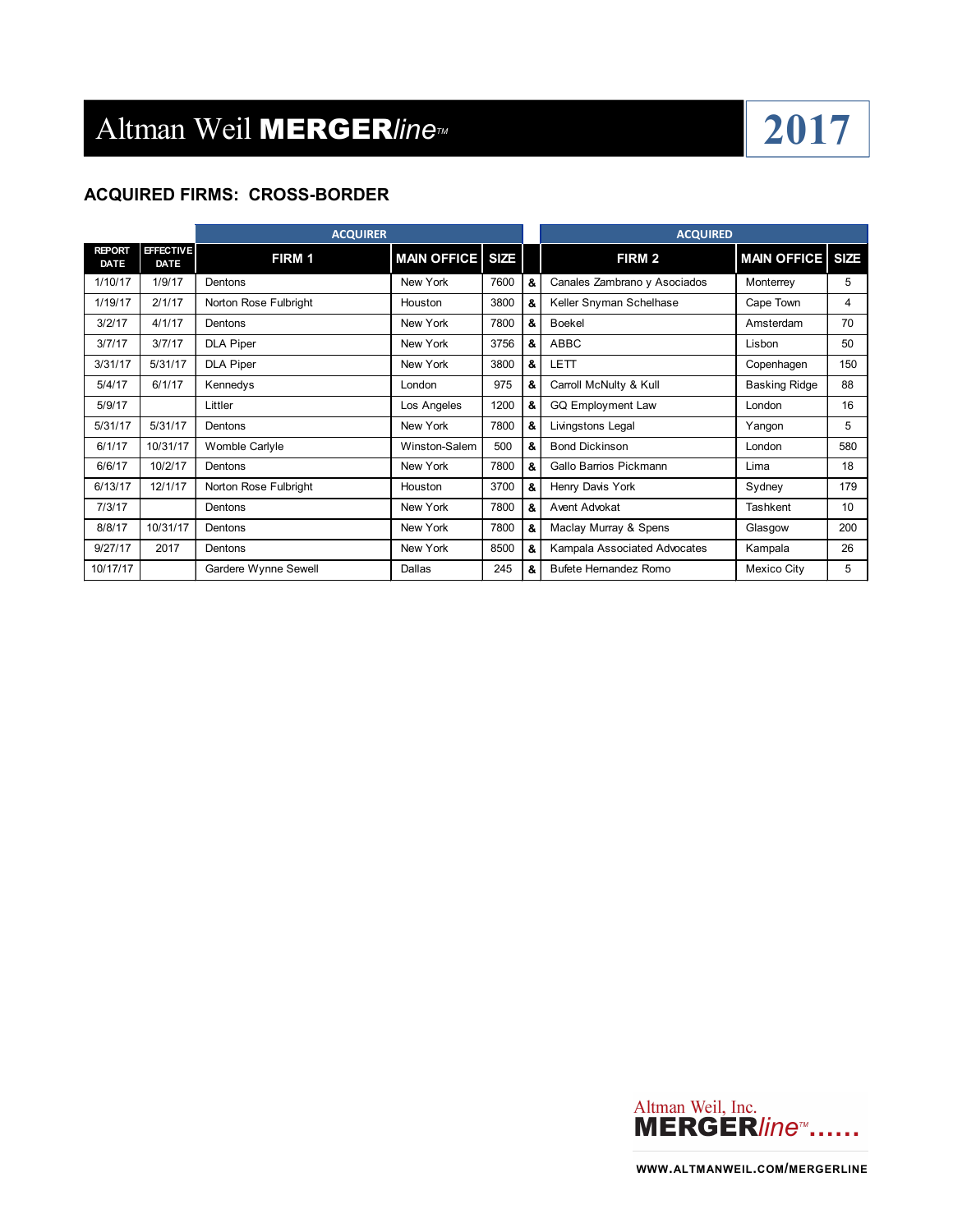## Altman Weil **MERGER**/ine<sub>*I'I*</sub> **2017 Q1**

#### **ACQUIRED FIRMS: 100+ LAWYERS**

|                              | <b>ACQUIRER</b>          |                       |                          |      | <b>ACQUIRED</b> |                    |                            |     |
|------------------------------|--------------------------|-----------------------|--------------------------|------|-----------------|--------------------|----------------------------|-----|
| <b>REPORT</b><br><b>DATE</b> | <b>EFFECTIVE</b><br>DATE | FIRM 1                | <b>IMAIN OFFICE SIZE</b> |      |                 | FIRM 2             | <b>IMAIN OFFICE I SIZE</b> |     |
| 2/21/17                      | 2017Q2                   | Norton Rose Fulbright | Houston                  | 3700 | &               | Chadbourne & Parke | New York                   | 300 |
| 3/31/17                      | 5/31/17                  | <b>DLA Piper</b>      | New York                 | 3800 | &               | LETT               | Copenhagen                 | 150 |

#### **ACQUIRED FIRMS: 21 to 100 LAWYERS**

|                              |                                 | <b>ACQUIRER</b>       |                               |      |    | <b>ACQUIRED</b>       |                        |     |  |
|------------------------------|---------------------------------|-----------------------|-------------------------------|------|----|-----------------------|------------------------|-----|--|
| <b>REPORT</b><br><b>DATE</b> | <b>EFFECTIVE</b><br><b>DATE</b> | FIRM 1                | <b>I MAIN OFFICE I SIZE I</b> |      |    | FIRM 2                | <b>MAN OFFICE SIZE</b> |     |  |
| 2/21/17                      | 2017Q2                          | Norton Rose Fulbright | Houston                       | 3700 | -8 | Chadbourne & Parke    | New York               | 300 |  |
| 3/31/17                      | 5/31/17                         | <b>DLA Piper</b>      | New York                      | 3800 | &  | LETT                  | Copenhagen             | 150 |  |
| 2/1/17                       |                                 | McCalla Raymer Pierce | Chicago                       | 125  | &  | Hunt Leibert Jacobson | Hartford               | 26  |  |

### **ACQUIRED FIRMS: 2 to 20 LAWYERS**

|                              |                                 | <b>ACQUIRER</b>                 |                         |                |   | <b>ACQUIRED</b>                 |                         |                |
|------------------------------|---------------------------------|---------------------------------|-------------------------|----------------|---|---------------------------------|-------------------------|----------------|
| <b>REPORT</b><br><b>DATE</b> | <b>EFFECTIVE</b><br><b>DATE</b> | FIRM 1                          | <b>MAIN OFFICE SIZE</b> |                |   | FIRM <sub>2</sub>               | <b>MAIN OFFICE SIZE</b> |                |
| 2/21/17                      | 3/1/17                          | Gordon Arata McCollam           | New Orleans             | 30             | & | Montgomery Barnett              | New Orleans             | 17             |
| 3/1/17                       | 3/1/17                          | Kaufman Dolowich & Voluck       | Woodbury                | 129            | & | <b>Baugh Dalton</b>             | Chicago                 | 15             |
| 1/5/17                       | 2/1/17                          | Smith Gambrell & Russell        | Atlanta                 | 200            | & | <b>Balber Pickard Maldonado</b> | New York                | $\overline{7}$ |
| 2/13/17                      |                                 | <b>Condon Thornton Sladek</b>   | Dallas                  | 13             | & | Anderson Tobin                  | Dallas                  | $\overline{7}$ |
| 3/23/17                      | 4/1/17                          | DeWitt Ross & Stevens           | Madison                 | 130            | & | The Schroeder Group             | Waukesha                | $\overline{7}$ |
| 1/11/17                      |                                 | Dunlap Bennett & Ludwig         | Leesburg                | 40             | & | Carr Morris & Graeff            | <b>Tysons</b>           | 6              |
| 1/10/17                      | 1/9/17                          | Dentons                         | New York                | 7600           | & | Canales Zambrano y Asociados    | Monterrey               | 5              |
| 1/18/17                      | 1/18/17                         | Stone Pigman                    | New Orleans             | 63             | & | Cogan & Partners                | Houston                 | 5              |
| 3/1/17                       | 3/1/17                          | Freeborn & Peters               | Chicago                 | 140            | & | Hargraves McConnell & Costigan  | New York                | 5              |
| 3/27/17                      | 3/31/17                         | von Briesen & Roper             | Milwaukee               | 156            | & | Simandl Law Group               | Waukesha                | 5              |
| 1/19/17                      | 2/1/17                          | Norton Rose Fulbright           | Houston                 | 3800           | & | Keller Snyman Schelhase         | Cape Town               | 4              |
| 1/19/17                      |                                 | Squire Patton Boggs             | Washington              | 1500           | & | Fernando & Partners             | Palo Alto               | 4              |
| 2/15/17                      | 2/15/17                         | Becker & Poliakoff              | Fort Lauderdale         | 147            | & | Polenberg Cooper                | Fort Lauderdale         | 4              |
| 3/29/17                      | 3/27/17                         | Montgomery McCracken            | Philadelphia            | 122            | & | Mishaan Dayon & Lieblich        | New York                | 4              |
| 1/17/17                      | 1/17/17                         | SilvermanAcampora               | Jericho                 | 14             | & | Alan B. Pearl & Associates      | Syosset                 | 3              |
| 2/1/17                       | 2/1/17                          | <b>Eckert Seamans</b>           | Pittsburgh              | 361            | & | Tener Van Kirk Wolf & Moore     | Pittsburgh              | 3              |
| 2/23/17                      | 3/1/17                          | Shafer Law Firm                 | Meadville               | $\overline{7}$ | & | Reagle Felton & Smith           | <b>Titusville</b>       | 3              |
| 3/21/17                      |                                 | Isaac Wiles Burkholder & Teetor | Columbus                | 53             | & | Jones Troyan & Perkins          | Columbus                | 3              |
| 3/30/17                      | 4/1/17                          | <b>Barley Snyder</b>            | Lancaster               | 75             | & | Stonesifer and Kelley           | Hanover                 | 3              |
| 1/5/17                       | 1/1/17                          | <b>Pirkey Barber</b>            | Austin                  | 18             | & | Vold & Williamson               | McLean                  | $\overline{2}$ |
| 1/12/17                      |                                 | Casner & Edwards                | Boston                  | 41             | & | Fort Point Legal                | <b>Boston</b>           | $\overline{2}$ |
| 1/20/17                      | 1/1/17                          | <b>Rimon Law</b>                | San Francisco           | 55             | & | Alvarez Gonzalez                | Miami                   | $\overline{2}$ |
| 3/8/17                       | 3/1/17                          | <b>Heidman Law Firm</b>         | Sioux City              | 20             | & | Wolff Whorley & De Hoogh        | Sheldon                 | $\overline{2}$ |
| 3/16/17                      | 4/1/17                          | <b>Reimer Law</b>               | Solon                   | 34             | & | Nielson & Sherry                | Louisville              | $\overline{2}$ |

Updated Dec. 2017

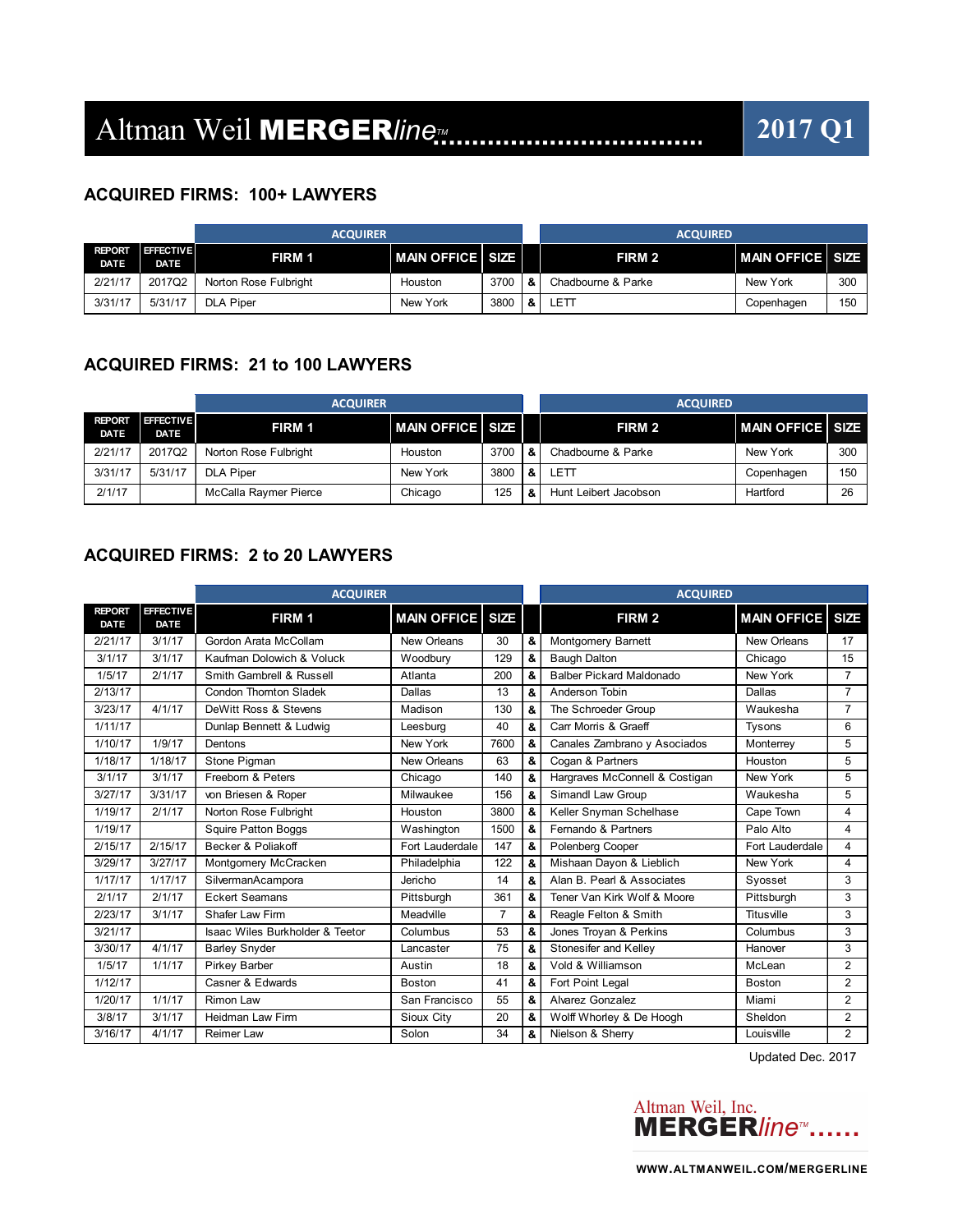### **ACQUIRED FIRMS: 100+ LAWYERS**

| <b>ACQUIRER</b>              |                                 |                       |                          | <b>ACQUIRED</b> |   |                       |                  |     |
|------------------------------|---------------------------------|-----------------------|--------------------------|-----------------|---|-----------------------|------------------|-----|
| <b>REPORT</b><br><b>DATE</b> | <b>EFFECTIVE</b><br><b>DATE</b> | FIRM 1                | <b>IMAIN OFFICE SIZE</b> |                 |   | FIRM 2                | MAIN OFFICE SIZE |     |
| 6/1/17                       | 10/31/17                        | Womble Carlyle        | Winston-Salem            | 500             | & | <b>Bond Dickinson</b> | London           | 580 |
| 6/13/17                      | 2017                            | Norton Rose Fulbright | Houston                  | 3700            | & | Henry Davis York      | Sydney           | 179 |

### **ACQUIRED FIRMS: 21 to 100 LAWYERS**

|                              |                                 | <b>ACQUIRER</b>               |                       |      |   | <b>ACQUIRED</b>                 |                        |    |  |
|------------------------------|---------------------------------|-------------------------------|-----------------------|------|---|---------------------------------|------------------------|----|--|
| <b>REPORT</b><br><b>DATE</b> | <b>EFFECTIVE</b><br><b>DATE</b> | FIRM 1                        | ∣MAIN OFFICE I SIZE I |      |   | FIRM 2                          | <b>MAN OFFICE SIZE</b> |    |  |
| 5/4/17                       | 6/1/17                          | Kennedys                      | London                | 975  | & | Carroll McNulty & Kull          | <b>Basking Ridge</b>   | 88 |  |
| 5/1/17                       | 5/15/17                         | Fox Rothschild                | Philadelphia          | 795  | & | <b>Riddell Williams</b>         | Seattle                | 39 |  |
| 4/3/17                       | 4/1/17                          | Freeman Mathis & Gary         | Atlanta               | 89   | & | Gilbert Kelly Crowley & Jennett | Los Angeles            | 33 |  |
| 4/10/17                      | 4/17/17                         | <b>Boies Schiller Flexner</b> | New York              | 287  | & | Caldwell Leslie & Proctor       | Los Angeles            | 27 |  |
| 6/15/17                      | 9/1/17                          | Hogan Lovells                 | Washington            | 2600 | & | Collora                         | Boston                 | 25 |  |

### **ACQUIRED FIRMS: 2 to 20 LAWYERS**

|                              |                          | <b>ACQUIRER</b>                     |                  |      |    | <b>ACQUIRED</b>                  |                         |                |
|------------------------------|--------------------------|-------------------------------------|------------------|------|----|----------------------------------|-------------------------|----------------|
| <b>REPORT</b><br><b>DATE</b> | <b>EFFECTIVE</b><br>DATE | FIRM 1                              | MAIN OFFICE SIZE |      |    | FIRM 2                           | <b>MAN OFFICE SIZE</b>  |                |
| 6/6/18                       | 2017                     | Dentons                             | New York         | 7800 | &  | Gallo Barrios Pickmann           | Lima                    | 18             |
| 5/9/17                       |                          | Littler                             | Los Angeles      | 1200 | &  | <b>GQ Employment Law</b>         | London                  | 16             |
| 5/17/17                      | 7/1/17                   | <b>Rivkin Radler</b>                | Uniondale        | 166  | &  | Iseman Cunningham Riester & Hyde | Albany                  | 16             |
| 5/1/17                       | 5/1/17                   | Shumaker Loop & Kendrick            | Toledo           | 255  | 8. | Fraser Clemens Martin & Miller   | Perrysburg              | 10             |
| 6/27/17                      | 9/1/17                   | Stoll Keenon                        | Lexington        | 134  | &  | Bamberger Foreman Oswald & Hahn  | Evansville              | 10             |
| 6/5/17                       | 6/5/17                   | Hewson & Van Hellemont              | Oak Park         | 57   | &  | Raftery Janeczek & Hoelscher     | <b>Farmington Hills</b> | 8              |
| 5/15/17                      | 5/15/17                  | Shutts & Bowen                      | Miami            | 265  | &  | Gillis Way & Campbell            | Jacksonville            | 5              |
| 5/31/17                      | 5/31/17                  | Dentons                             | New York         | 7800 | &  | Livingstons Legal                | Yangon                  | 5              |
| 6/8/17                       | 6/8/17                   | Sichenzia Ross                      | New York         | 41   | 8. | Ficara & Associates              | Melville                | 4              |
| 6/28/17                      | 7/10/17                  | <b>McDonald Hopkins</b>             | Cleveland        | 140  | &  | Cohen Ruiz                       | Miami                   | 4              |
| 4/3/17                       | 4/3/17                   | Greenspoon Marder                   | Ft. Lauderdale   | 210  | &  | Handal & Associates              | San Diego               | 3              |
| 4/14/17                      |                          | Morgan & Morgan                     | Orlando          | 314  | &  | Prieto Prieto & Goan             | Tampa                   | 3              |
| 4/19/17                      |                          | Jackson Walker                      | Dallas           | 347  | &  | Hays & Owens                     | Austin                  | 3              |
| 5/2/17                       |                          | Seiger Gfeller Laurie               | West Hartford    | 11   | &  | Krasow Garlick & Hadley          | Hartford                | 3              |
| 6/30/17                      | 6/30/17                  | Moritt Hock & Hamroff               | Garden City      | 61   | &  | Morgenthau & Greenes             | New York                | 3              |
| 6/12/17                      | 6/12/17                  | Nicola Gudbranson & Cooper          | Cleveland        | 24   | &  | Rosner Ortman and Moss           | Cleveland               | $\overline{2}$ |
| 6/20/17                      | 6/20/17                  | TuckerAllen (Lewis Rice subsidiary) | St. Louis        | 10   | &  | Elder & Disability Advocacy Firm | St. Louis               | $\overline{2}$ |

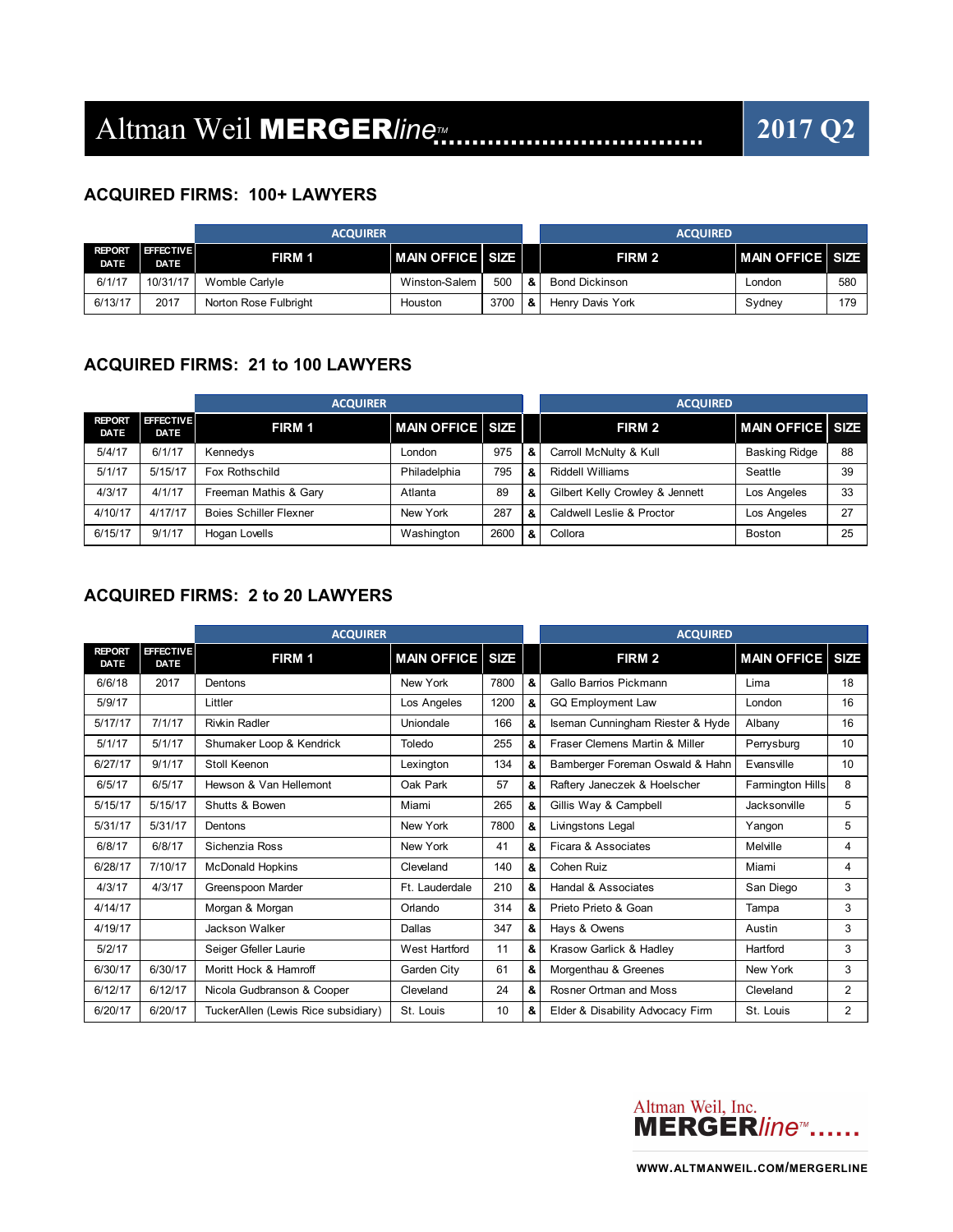### **ACQUIRED FIRMS: 100+ LAWYERS**

|                       |                                 | <b>ACQUIRER</b>      |                               |      |     | <b>ACQUIRED</b>       |                           |     |  |
|-----------------------|---------------------------------|----------------------|-------------------------------|------|-----|-----------------------|---------------------------|-----|--|
| <b>REPORT</b><br>DATE | <b>EFFECTIVE</b><br><b>DATE</b> | FIRM 1               | <b>I MAIN OFFICE I SIZE I</b> |      |     | FIRM 2                | <b>MAIN OFFICE I SIZE</b> |     |  |
| 8/8/17                | 2017                            | Dentons              | New York                      | 7800 | l & | Maclay Murray & Spens | Glasgow                   | 200 |  |
| 9/5/17                | 9/1/17                          | Saul Ewing           | Philadelphia                  | 260  |     | Arnstein & Lehr       | Chicago                   | 140 |  |
| 9/5/17                | 1/1/18                          | <b>Ballard Spahr</b> | Philadelphia                  | 529  |     | Lindauist & Vennum    | Minneapolis               | 136 |  |

### **ACQUIRED FIRMS: 21 to 100 LAWYERS**

| <b>ACQUIRER</b>                 |                      |              |      | <b>ACQUIRED</b> |                               |                           |    |
|---------------------------------|----------------------|--------------|------|-----------------|-------------------------------|---------------------------|----|
| <b>EFFECTIVE</b><br><b>DATE</b> | FIRM 1               |              |      |                 | FIRM 2                        | <b>MAIN OFFICE I SIZE</b> |    |
| 7/17/17                         | Clark Hill           | Detroit      | 348  | &               | Morris Polich & Purdy         | Los Angeles               | 90 |
| 10/31/17                        | <b>DLA Piper</b>     | New York     | 3800 | &               | Liner LLP                     | Los Angeles               | 60 |
| 2017                            | Dentons              | New York     | 8500 | &               | Kampala Associated Advocates  | Kampala                   | 26 |
| 10/1/17                         | <b>Ballard Spahr</b> | Philadelphia | 529  | &               | Levine Sullivan Koch & Schulz | Washington DC             | 25 |
|                                 |                      |              |      |                 | ∣ MAIN OFFICE I SIZE I        |                           |    |

### **ACQUIRED FIRMS: 2 to 20 LAWYERS**

|                              |                                 | <b>ACQUIRER</b>           |                         |      |   | <b>ACQUIRED</b>             |                    |                |
|------------------------------|---------------------------------|---------------------------|-------------------------|------|---|-----------------------------|--------------------|----------------|
| <b>REPORT</b><br><b>DATE</b> | <b>EFFECTIVE</b><br><b>DATE</b> | FIRM 1                    | <b>MAIN OFFICE SIZE</b> |      |   | FIRM <sub>2</sub>           | <b>MAIN OFFICE</b> | <b>SIZE</b>    |
| 8/3/17                       | 8/1/17                          | Hawley Troxell            | <b>Boise</b>            | 56   | & | Moffatt Thomas              | <b>Boise</b>       | 19             |
| 7/14/17                      | 8/1/17                          | McCabe Weisberg & Conway  | Philadelphia            | 52   | & | Clarfield Okon & Salomone   | W. Palm Beach      | 18             |
| 7/3/17                       |                                 | Dentons                   | New York                | 7800 | & | Avent Advokat               | Tashkent           | 10             |
| 9/27/17                      | 10/1/17                         | Cozen O'Connor            | Philadelphia            | 675  | & | Gilchrist & Rutter          | Santa Monica       | 10             |
| 7/10/17                      |                                 | Munck Wilson Mandala      | Dallas                  | 49   | & | Howison & Arnott            | Dallas             | $\overline{7}$ |
| 7/24/17                      | 7/17/17                         | Huck Bouma                | Wheaton IL              | 36   | & | Brady & Jensen              | Elgin IL           | 5              |
| 9/15/17                      |                                 | <b>Gordon Rees</b>        | San Diego               | 747  | & | Bogue Moylan & Marino       | Providence         | 5              |
| 9/20/17                      |                                 | MehaffyWeber              | Beaumont TX             | 38   | & | O'Connell & Avery           | San Antonio        | 5              |
| 7/11/17                      |                                 | Gingras Cates & Luebke    | Madison WI              | 8    | & | Richie Wickstrom & Wachs    | Eau Claire WI      | 3              |
| 8/3/17                       |                                 | FisherBroyles             | Atlanta                 | 189  | & | Ntellect Law                | Sacramento         | 3              |
| 9/5/17                       |                                 | Hagens Berman             | Seattle                 | 75   | & | Pawa Law Group              | Newton Ctr. MA     | 3              |
| 9/13/17                      |                                 | Gray Plant Mooty          | Minneapolis             | 185  | & | <b>Hughes Mathews Greer</b> | St. Cloud MN       | 3              |
| 9/22/17                      |                                 | <b>Fletcher Tilton</b>    | Worcester MA            | 51   | & | Lahti Lahti & O'Neill       | Providence         | 3              |
| 7/19/17                      |                                 | Hepworth Janis & Kluksdal | <b>Boise</b>            | 3    | & | <b>Holzer Edwards</b>       | <b>Boise</b>       | $\overline{2}$ |
| 8/24/17                      |                                 | Sandberg Phoenix          | St. Louis               | 117  | & | Katz Law Firm               | Kansas City        | $\overline{2}$ |
| 9/12/17                      | 8/16/17                         | <b>Hudson Cook</b>        | Washington DC           | 56   | & | Brown & Cottrell            | Fort Worth         | $\overline{2}$ |
| 9/19/17                      | 10/1/17                         | Williams & Anderson       | <b>Little Rock</b>      | 13   | & | <b>Allen Law Firm</b>       | <b>Little Rock</b> | $\overline{2}$ |